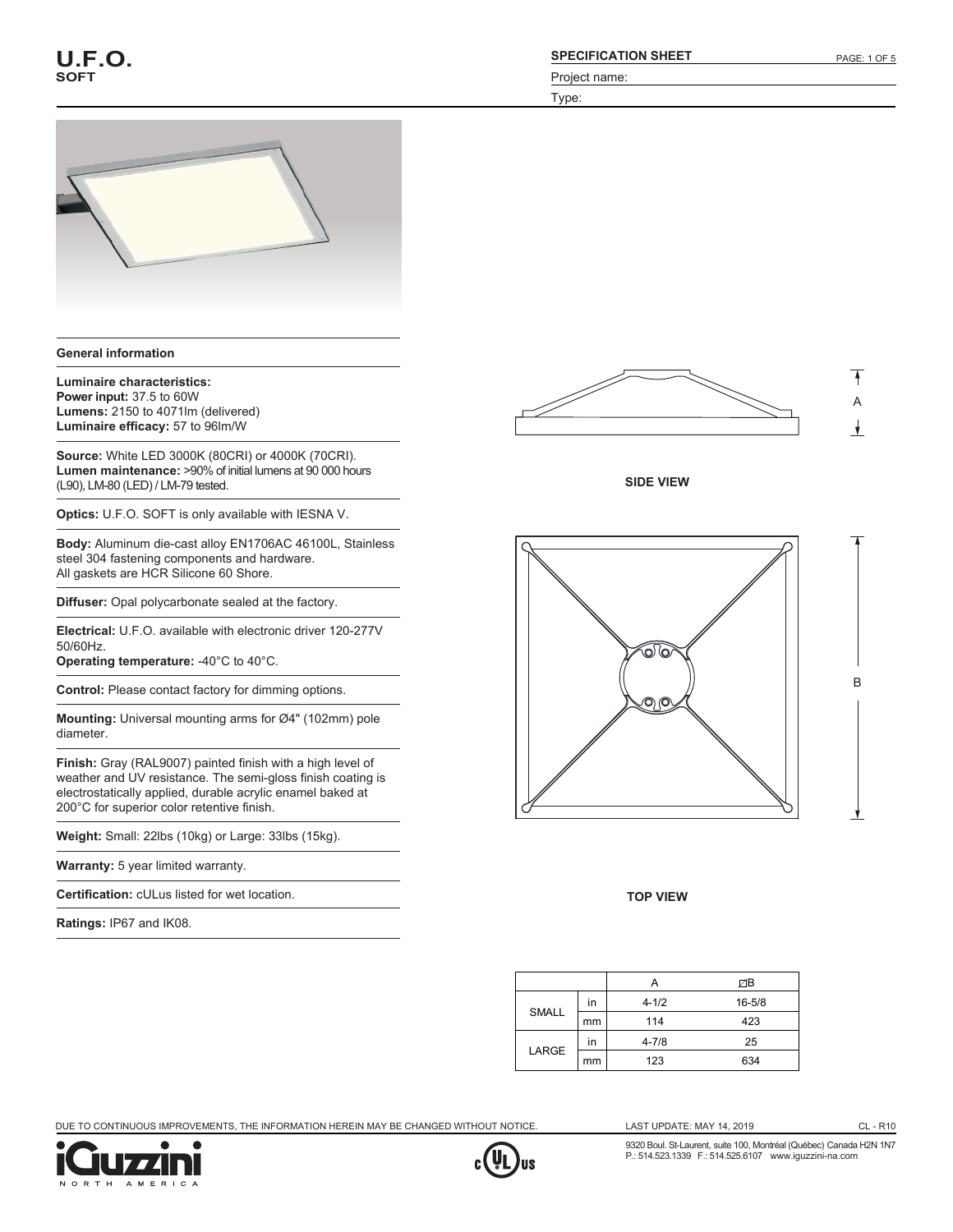#### **MODEL OPTIONS**



| <b>IES V</b><br>(DIFFUSE OPTIC) |                   |               |     |               |      |                 |  |
|---------------------------------|-------------------|---------------|-----|---------------|------|-----------------|--|
|                                 | <b>BO (350mA)</b> |               |     |               |      |                 |  |
| κ                               | <b>SIZE</b>       | <b>MODEL</b>  | L/W | <b>LUMENS</b> | WATT | <b>B.U.G.</b>   |  |
| 3000                            | s                 | <b>I.BL02</b> | 57  | 2150          | 37.5 | <b>B1-U0-G1</b> |  |
|                                 |                   | <b>I.BL18</b> | 63  | 3780          | 60   | <b>B2-U0-G1</b> |  |
| 4000                            | s                 | <b>I.BL03</b> | 62  | 2320          | 37.5 | <b>B1-U0-G1</b> |  |
|                                 |                   | <b>I.BL19</b> | 67  | 4071          | 60   | <b>B2-U0-G1</b> |  |

DUE TO CONTINUOUS IMPROVEMENTS, THE INFORMATION HEREIN MAY BE CHANGED WITHOUT NOTICE.

**4000**





LAST UPDATE: MAY 14, 2019

CL - R10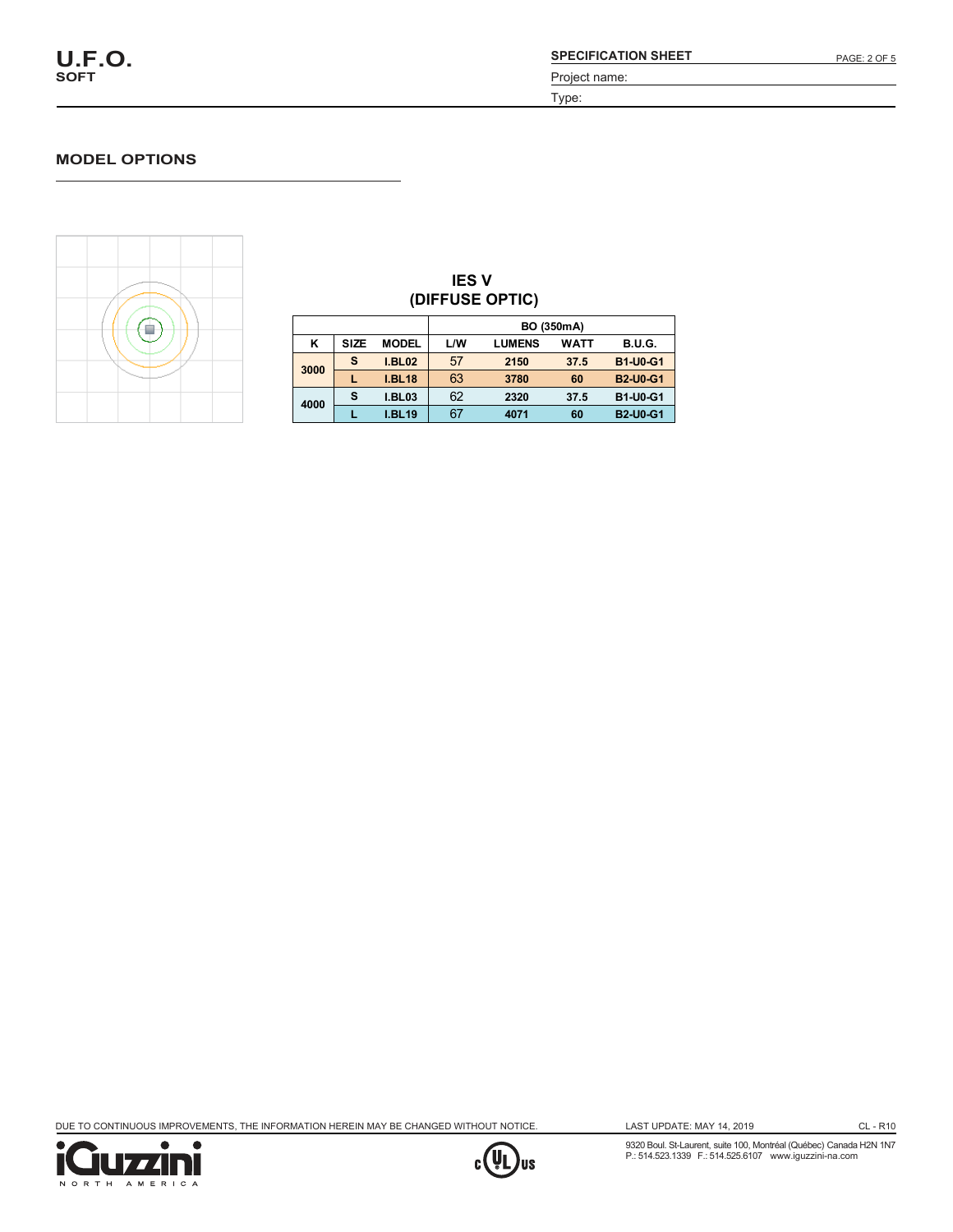Type:

### **MOUNTING OPTIONS**









**A1 -** HORIZONTAL ONE Arm length: Small: 16⅛" (411mm) Large: 21¾" (552mm)



```
A2 - DOUBLE HORIZONTAL ONE
Arm length: Small: 2 x 16⅛" (411mm)
           Large: 2 x 21¾" (552mm)
```


**B1 -** HORIZONTAL TWO Arm length: Small: 30⅛" (840mm) Large: 47⅛" (1196mm)



**B2 -** DOUBLE HORIZONTAL TWO Arm length: Small: 2 x 30⅛" (840mm) Large: 2 x 47⅛" (1196mm)

DUE TO CONTINUOUS IMPROVEMENTS, THE INFORMATION HEREIN MAY BE CHANGED WITHOUT NOTICE.





CL - R10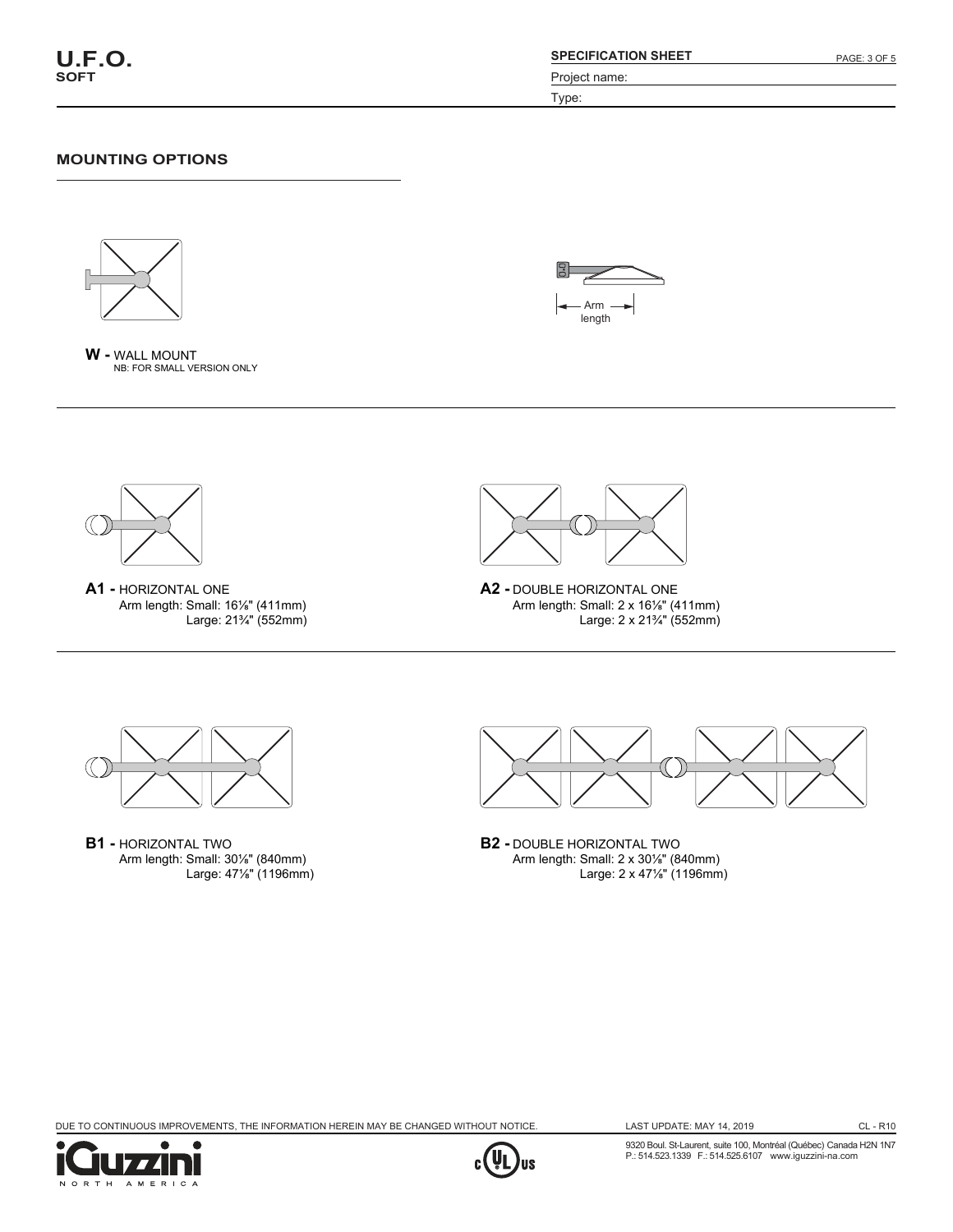| <b>SPECIFICATION SHEET</b> |
|----------------------------|
|----------------------------|

Type:



DUE TO CONTINUOUS IMPROVEMENTS, THE INFORMATION HEREIN MAY BE CHANGED WITHOUT NOTICE.



**U.F.O. SOFT**

LAST UPDATE: MAY 14, 2019

CL - R10